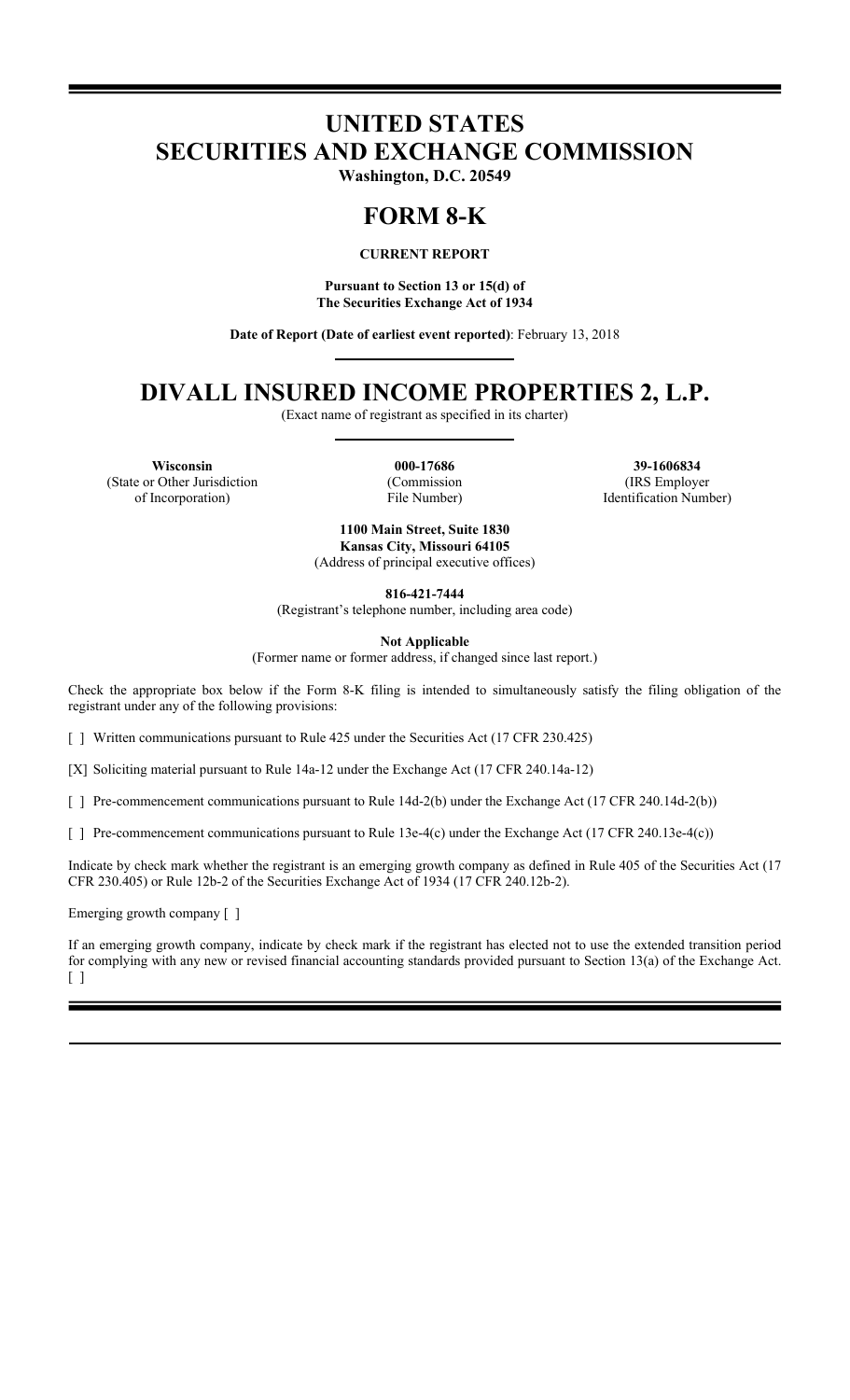### **Item 8.01 Other Events.**

On February 13, 2018, DiVall Insured Income Properties 2, L.P. (the "Partnership") received notice of an unsolicited minitender offer from Peachtree Partners ("Peachtree") to purchase units of the Partnership (the "Units") from limited partners of the Partnership (the "Limited Partners") at a price of \$330 per Unit, less transfer fees of \$100 per investor and less any distributions paid on or after January 30, 2018. Although the Partnership historically remained neutral in response to "minitender offers" prior to November 2017, the Partnership recommends that the Limited Partners reject Peachtree's current minitender offer, as disclosed in the Partnership's letter to the Limited Partners dated February 16, 2018 (the "Letter to Limited Partners") providing further information regarding the mini-tender offer by Peachtree.

A copy of the Letter to Limited Partners is attached to this Current Report on Form 8-K as Exhibit 99.1, which is incorporated herein by this reference. A copy of the Letter to Limited Partners is also posted on the Partnership's website, which can be accessed at http://www.divallproperties.com/newsletter.php. The Partnership is electing to file this Current Report on Form 8-K under this Item 8.01 to disclose the information required to be disclosed by Regulation FD.

### **Additional Information and Where to Find It**

In connection with the proposed sale of assets and liquidation described in Exhibit 99.1, the Partnership will prepare a consent solicitation statement to be filed with the Securities and Exchange Commission (the "SEC"). When completed, a definitive consent solicitation statement and a form of consent will be furnished to the Limited Partners. **BEFORE MAKING ANY VOTING DECISION, LIMITED PARTNERS ARE URGED TO READ THE CONSENT SOLICITATION STATEMENT CAREFULLY AND IN ITS ENTIRETY WHEN IT BECOMES AVAILABLE, AS WELL AS ANY OTHER RELEVANT DOCUMENTS FILED BY THE PARTNERSHIP WITH THE SEC IN CONNECTION WITH THE PROPOSED SALE OF ASSETS AND LIQUIDATION, BECAUSE THEY WILL CONTAIN IMPORTANT INFORMATION ABOUT THE PROPOSED SALE OF ASSETS AND LIQUIDATION.** Limited Partners will be able to obtain, without charge, a copy of the consent solicitation statement (when available) and other relevant documents filed with the SEC from the SEC's website at http://www.sec.gov. Limited Partners will also be able to obtain, without charge, a copy of the consent solicitation statement and other relevant documents (when available) by directing a request to: DiVall Investor Relations, c/o Phoenix American Financial Services, Inc., 2401 Kerner Blvd, San Rafael, CA 94901, by directing a request by telephone to DiVall Investor Relations at 1-800-547-7686, e-mail to edevera@phxa.com, or the Partnership's website at www.divallproperties.com.

The Partnership, The Provo Group, Inc., the general partner of the Partnership (the "General Partner"), the executive officer and director of the General Partner who performs the functions of the principal executive of the General Partner, and certain other regularly employed officers, agents and employees of the General Partner, may be deemed to be participants in the solicitation of consents from the Limited Partners in favor of the proposed sale of assets and liquidation. The General Partner and the principal executive of the General Partner do not have beneficial ownership in any equity interests in the Partnership. Other information about the General Partner and the principal executive of the General Partner is set forth in the Partnership's Annual Report on Form 10-K for the fiscal year ended December 31, 2016, which was filed with the SEC on March 23, 2017. Limited Partners may obtain additional information regarding the interests of the General Partner and the principal executive of the General Partner in the proposed sale of assets and liquidation, which may be different than those of the Limited Partners generally, by reading the consent solicitation statement and other relevant documents regarding the proposed sale of assets and liquidation when filed with the SEC.

#### **Forward-Looking Statements**

This Current Report on Form 8-K, and the information contained in Exhibit 99.1 incorporated herein, contains forward-looking statements within the meaning of Section 27A of the Securities Act of 1933, as amended, and Section 21E of the Securities Exchange Act of 1934, as amended. Such forward-looking statements include statements about the expected timing, completion and effects of the proposed sale of assets and liquidation, as well as statements describing the objectives, projections, estimates or future predictions of the Partnership's operations. These statements may be identified by the use of forward-looking terminology such as "anticipates," "believes," "could," "estimate," "expect," "will," or other variations on these terms. The Partnership cautions that by their nature forward-looking statements involve risk or uncertainty and that actual results may differ materially from those expressed in any forward-looking statements as a result of such risks and uncertainties, including but not limited to: changes in general economic conditions, changes in commercial real estate conditions and markets, inability of current tenants to meet financial obligations, inability to obtain new tenants upon the expiration of existing leases, and the potential need to fund tenant improvements or other capital expenditures out of operating cash flow.

All forward-looking statements contained in Exhibit 99.1 incorporated herein are expressly qualified in their entirety by this cautionary notice. The reader should not place undue reliance on such forward-looking statements, since the statements speak only as of the date that they are made and the Partnership has no obligation and does not undertake publicly to update, revise or correct any forward-looking statement for any reason.

#### I**tem 9.01 Financial Statements and Exhibits**

#### (d) **Exhibits**

99.1 Letter to Limited Partners.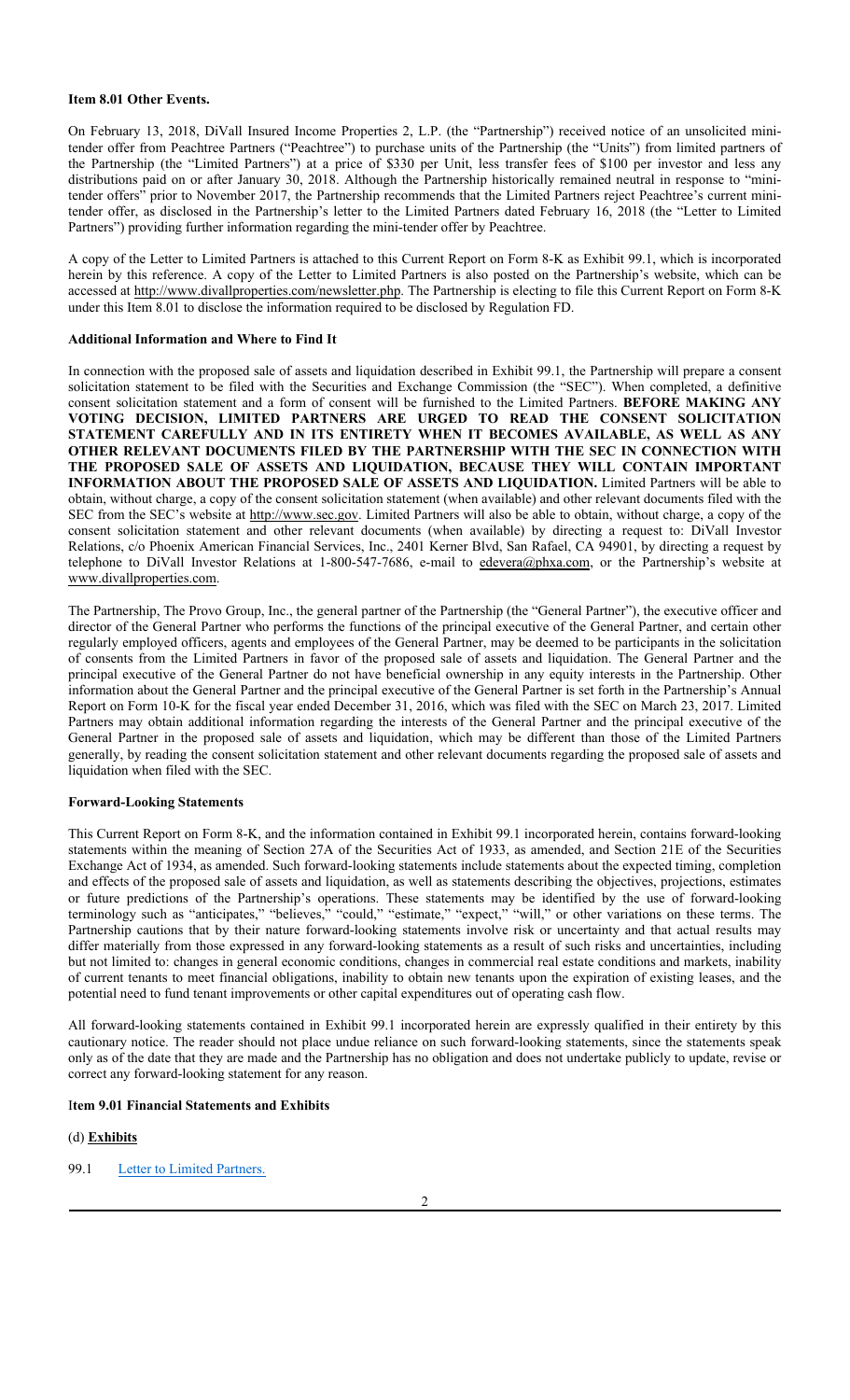# **SIGNATURES**

Pursuant to the requirements of the Securities Exchange Act of 1934, the registrant has duly caused this report to be signed on its behalf by the undersigned hereunto duly authorized.

# **DiVall Insured Income Properties 2, L.P.**

By: The Provo Group, Inc., General Partner

Date: February 16, 2018

By:/s/Bruce A. Provo,<br>Bruce A. Provo, President, Chief Executive Officer and Chief Financial Officer

3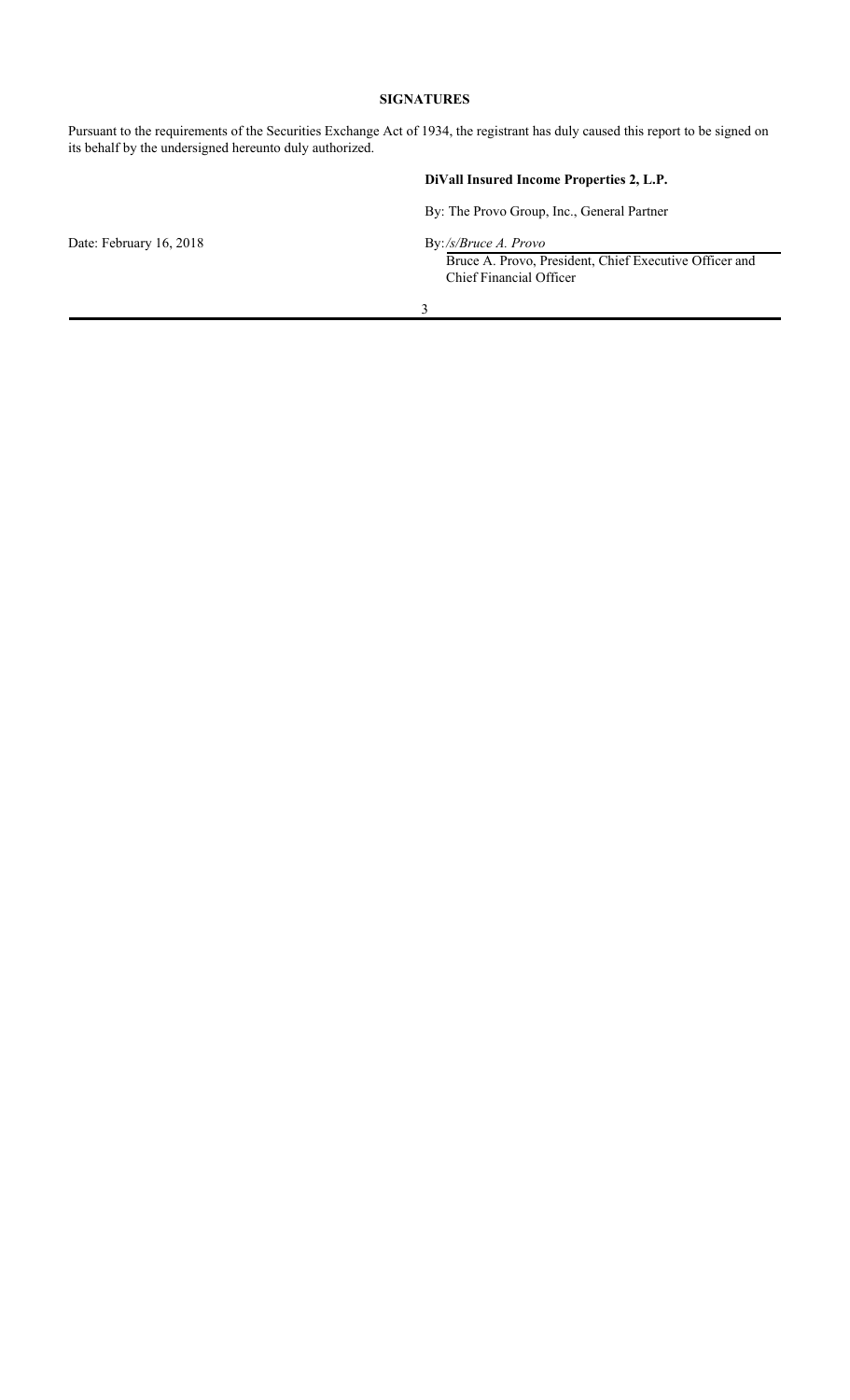February 16, 2018

#### **RE:DiVall Insured Income Properties 2, L.P. Third Party Tender Offer**

#### Ladies and Gentlemen:

On or about January 30, 2018, Peachtree Partners (the "Bidder") distributed an Offer to Purchase together with related conveyance documents to limited partners ("Limited Partners") of DiVall Insured Income Properties 2, L.P. (the "Partnership"), for the purpose of making a third-party tender offer to purchase up to 4.9% of the outstanding limited partnership units of the Partnership ("Units"), at a purchase price equal to \$330 per Unit, less transfer fees of \$100 per investor and less any distributions paid by the Partnership after January 30, 2018 (the "Offer"). Because the Offer purports to seek less than 4.9% of the outstanding Units, the Bidder believes it was not required to file a Schedule TO with the Securities and Exchange Commission ("SEC").

Pursuant to Rule 14e-2 under the Securities Exchange Act of 1934, as amended (the "Exchange Act"), the Partnership is obligated to take a position with respect to the Offer. Historically, the Partnership remained neutral in response to "minitender offers" prior to November 2017. **In contrast, the Partnership does not recommend or endorse the current Offer. In view of (1) the General Partner's previously announced intention to seek consent to sell the Partnership's assets and liquidate the Partnership (as further detailed in Section 1 below) and (2) the current estimated Net Unit Value (the "NUV") of each Unit (as further detailed in Section 3 below), the Partnership recommends that Limited Partners not tender their Units in the Offer**.

Furthermore, the Partnership strongly believes that the Bidder is not permitted to conduct this "mini tender offer" because the Bidder, together with its affiliates, will beneficially own more than 5% of the outstanding Units upon consummation of the Offer. Based on a public filing with the SEC, the Partnership reasonably believes the controlling person of the Bidder already is the beneficial owner of over 5% of the outstanding Units. The Partnership has also previously advised the Bidder of the foregoing. In a lawful mini tender offer, the bidder may not beneficially own more than 5% of the subject class of securities upon completion of the mini tender offer. The Partnership further notes that the Bidder, and its affiliate whom the Partnership reasonably believes is the controlling person of the Bidder, are the subject of SEC cease-and-desist orders permanently enjoining them from committing any future violations of the federal securities laws and regulations relating to tender offers. In view of the foregoing, the Partnership may determine, upon the advice of its legal counsel, that the Partnership may not be permitted to process the transfer of any Units to the Bidder pursuant to this Offer.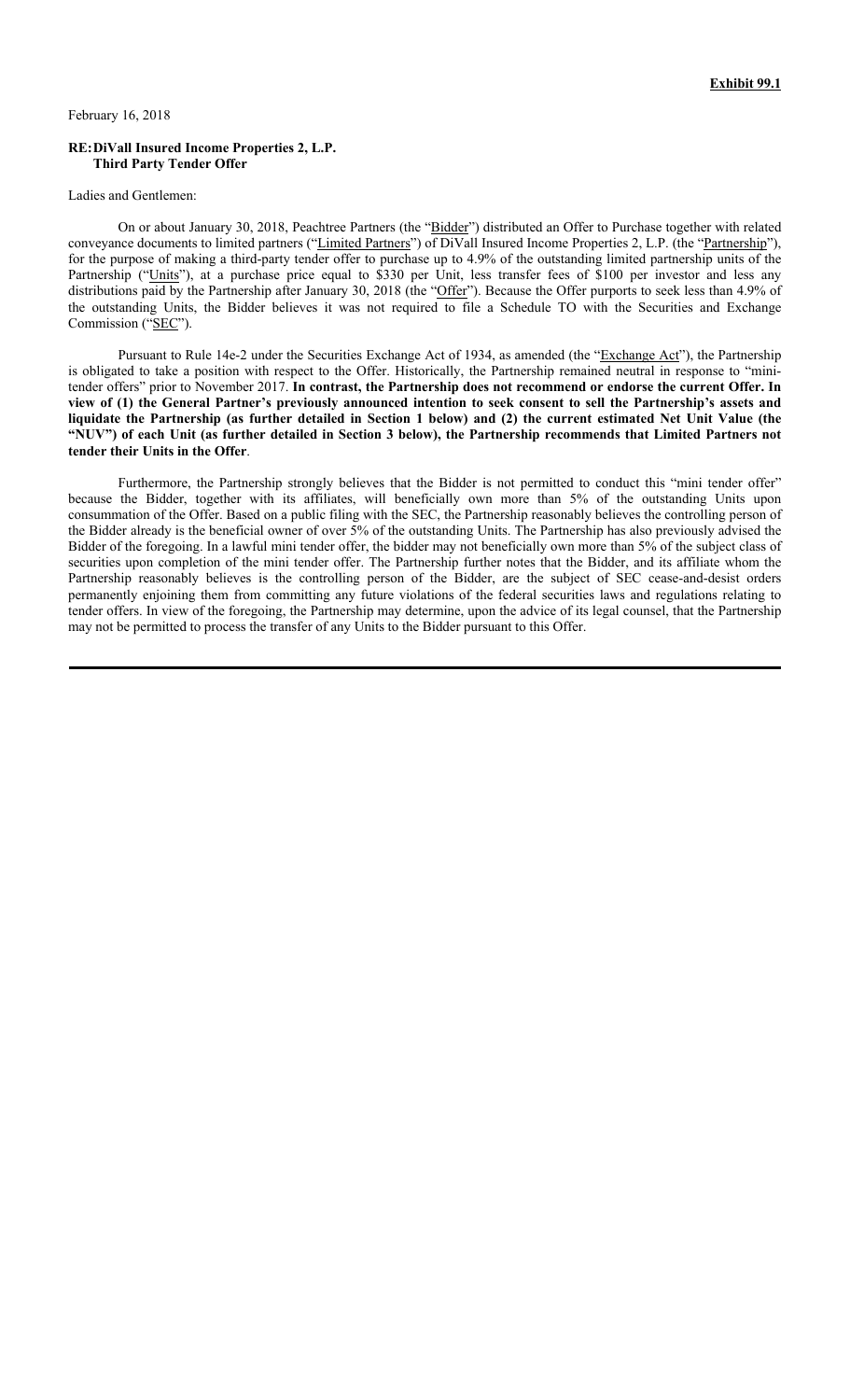The Offer permits Limited Partners to withdraw and rescind any acceptance of the Offer within 15 days following the date you executed the transfer document**. Therefore, if you have already accepted the Offer, the Partnership recommends that you immediately contact the Bidder to withdraw and rescind that acceptance in writing.** 

The Partnership believes it is important that its Limited Partners understand the following information when considering the Offer or any other unsolicited offer.

## 1. Planned Sale of Assets and Liquidation:

On February 15, 2018, the Partnership announced that the General Partner intends to seek affirmative consent from the Limited Partners to sell the Partnership's assets, including its real property, and liquidate the Partnership. The proposed sale of assets and liquidation is expected to be completed by December 31, 2018, and requires affirmative consents from Limited Partners owning a majority of the outstanding Units. Affirmative consents will be sought by a consent solicitation statement that the Partnership expects to file with the SEC by April 2018.

#### 2. Third-Party Sales:

The Partnership is not affiliated in any way with the Bidder, and the money that may be paid to Limited Partners for Units tendered in the Offer will not come from, or through, the Partnership. Once the Partnership receives sufficient evidence of a legally compliant sale from both the seller and buyer directing the Partnership to transfer the Units, the Units are transferred to the buyer upon the approval of the General Partner, The Provo Group, Inc. ("TPG"). The Partnership will not be responsible for making sure any seller is paid. Further, under the IRS Safe Harbor rules, in any one year TPG may only approve the transfers of Units sold up to 2% of the total number of Partnership Units outstanding (46,280.30). Accordingly, the Partnership may approve the transfer of only a limited number of Units in 2018, except for Units sold and transferred through a Qualified Matching Service (see Section 6 below).

With any unsolicited offer, it is important to thoroughly evaluate the terms and conditions. The fine print may be difficult to understand. For example, one area that could lead to confusion is who is entitled to receive (or get credit for) any distributions that occur before the sale is completed and any Unit is transferred to the Bidder.

The SEC has information for investors pertaining to mini-tender offers and has issued warnings about mini-tender offers. One SEC notice states: "Some bidders make mini-tender offers at below-market prices, hoping that they will catch investors off guard if the investors do not compare the offer price to the current market price." Information from the SEC on min-tender offers can be found at www.sec.gov/answers/miniten.htm and https://www.sec.gov/investor/pubs/minitend.htm.

#### 3. Purchase Price of Offer:

The Offer is based on a purchase price equal to \$330 per Unit, less transfer fees of \$100 per investor. The Bidder's purchase price is also subject to downward adjustment in the event of any distributions paid by the Partnership after January 30, 2018. As we understand the Offer, distributions paid on or after January 30, 2018 will reduce the \$330 per Unit purchase price.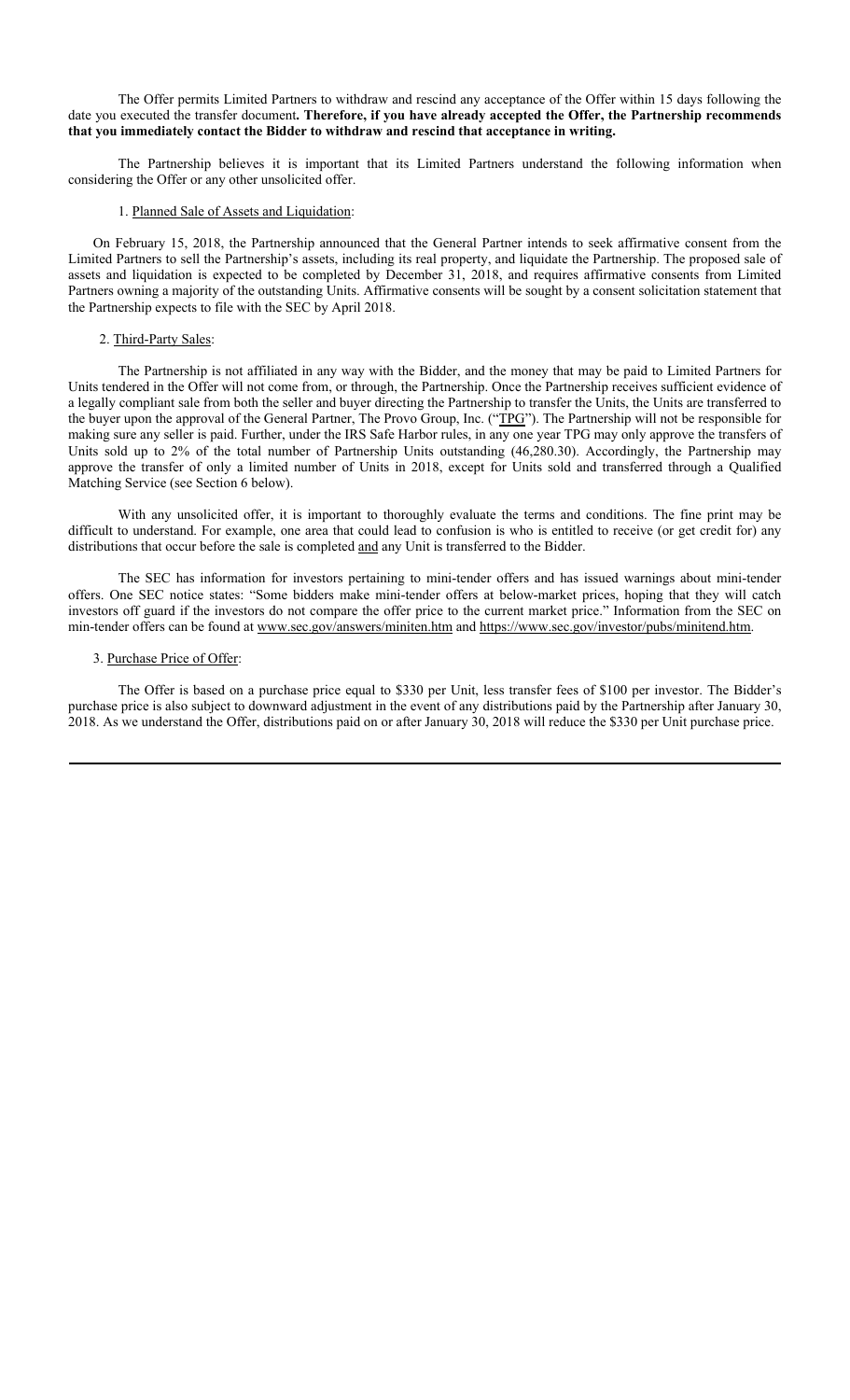As the Partnership informed Limited Partners in a letter dated December 31, 2017, the Partnership estimated the NUV to approximate \$380 at December 31, 2017. The recent estimated NUV of approximately \$380 per Unit is approximately 15% greater than the purchase price offered by the Bidder, before deducting transfer fees and any distributions paid. This valuation is subject to a number of limitations, which are disclosed in more detail in the Form 8-K the Partnership furnished to the SEC on January 30, 2018.

In addition, comparative transfer price information is available upon request to our Investor Relations Department. The Partnership's records indicate that Units have recently traded in a range from \$330 to \$362 per Unit. The Partnership, however, makes no representation that these prices are fair or reasonable.

# 4. Current Cash Yield on Net Unit Value:

Since the Partnership's capital raise of approximately \$46 million in the early 1990s, the Partnership has distributed approximately \$75 million to investors, from both operations and strategic sales. We expect cash distributions from operations to total approximately \$16 per Unit in 2018 or a 4.3% cash yield on the estimated internal NUV of \$380<sup>1</sup> as of the date of this letter. Since the Partnership's assets are depreciable real property, some of the distributable net income may be tax sheltered, leading to a slightly higher "after tax" rate of return.

## 5. Percentage Rents Earned in 2017 and Expected to Be Distributed May 2018

The Partnership earns a significant amount of percentage rents annually, but receives payment from the respective tenants in the following January. The Partnership's policy is to only distribute actual cash received in a quarter. Because the Partnership received the 2017 percentage rents in January 2018, the Partnership's distribution of these significant amounts is not expected to occur until the first quarter 2018 distribution payable May 2018. The Partnership expects the May 2018 distribution to represent approximately 60% of the Partnership's total distributions from operations paid in 2018. For example, the Partnership distributed \$500,000, or \$10.80 per Unit, in May 2017.

# 6. Qualified Matching Service:

Within the last several years, the Partnership instituted a "Qualified Matching Service" as defined in Section 1.7704-1 (g) of the Treasury Regulations promulgated under Section 7704 of the Internal Revenue Code of 1986, which facilitates the transfer of up to 10% of the total interest in the Partnership's capital or profits provided certain requirements are met. This Qualified Matching Service provides for some liquidity, outside of a tender offer scenario, through which Units may be bought and sold.

<sup>&</sup>lt;sup>1</sup> Because no formal market exists for the Units, actual sales prices may vary. In addition, there is no assurance that these values will be obtained upon the future sale of the Partnership's assets.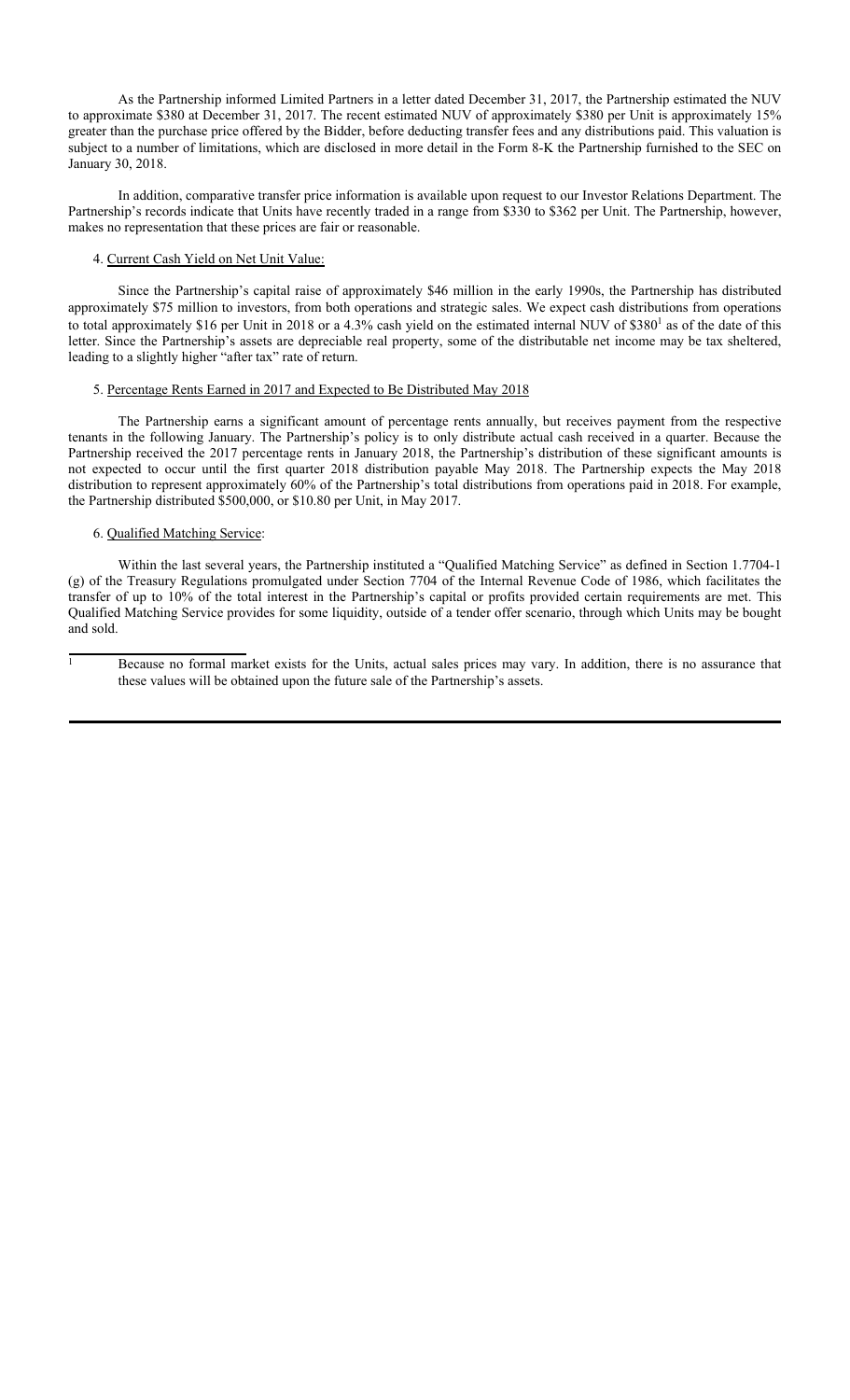**Once again, you are not required to tender your Units to the Bidder, and the Partnership recommends that you not tender your Units. If you have agreed to tender your Units, we recommend that you contact the Bidder immediately and withdraw and rescind your tender in writing.**

In the event you have questions or require additional information, please feel free to contact DiVall Investor Relations at the address or number(s) below:

**MAIL:** DiVall Investor Relations c/o Phoenix American Financial Services, Inc. 2401 Kerner Blvd. San Rafael, CA 94901

**PHONE:** 1-(800)-547-7686

**FAX:** 1-(415)-485-4553

Sincerely,

The Provo Group Inc., As General Partner of DiVall Insured Income Properties 2, LP

By:*/s/Bruce A. Provo*

Bruce A. Provo, President

#### **Additional Information and Where to Find It**

In connection with the proposed sale of assets and liquidation, the Partnership will prepare a consent solicitation statement to be filed with the SEC. When completed, a definitive consent solicitation statement and a form of consent will be furnished to the Limited Partners. **BEFORE MAKING ANY VOTING DECISION, LIMITED PARTNERS ARE URGED TO READ THE CONSENT SOLICITATION STATEMENT CAREFULLY AND IN ITS ENTIRETY WHEN IT BECOMES AVAILABLE, AS WELL AS ANY OTHER RELEVANT DOCUMENTS FILED BY THE PARTNERSHIP WITH THE SEC IN CONNECTION WITH THE PROPOSED SALE OF ASSETS AND LIQUIDATION, BECAUSE THEY WILL CONTAIN IMPORTANT INFORMATION ABOUT THE PROPOSED SALE OF ASSETS AND LIQUIDATION.** Limited Partners will be able to obtain, without charge, a copy of the consent solicitation statement (when available) and other relevant documents filed with the SEC from the SEC's website at http://www.sec.gov. Limited Partners will also be able to obtain, without charge, a copy of the consent solicitation statement and other relevant documents (when available) by directing a request to: DiVall Investor Relations, c/o Phoenix American Financial Services, Inc., 2401 Kerner Blvd, San Rafael, CA 94901, by directing a request by telephone to DiVall Investor Relations at 1-800-547-7686, e-mail to edevera@phxa.com, or the Partnership's website at www.divallproperties.com.